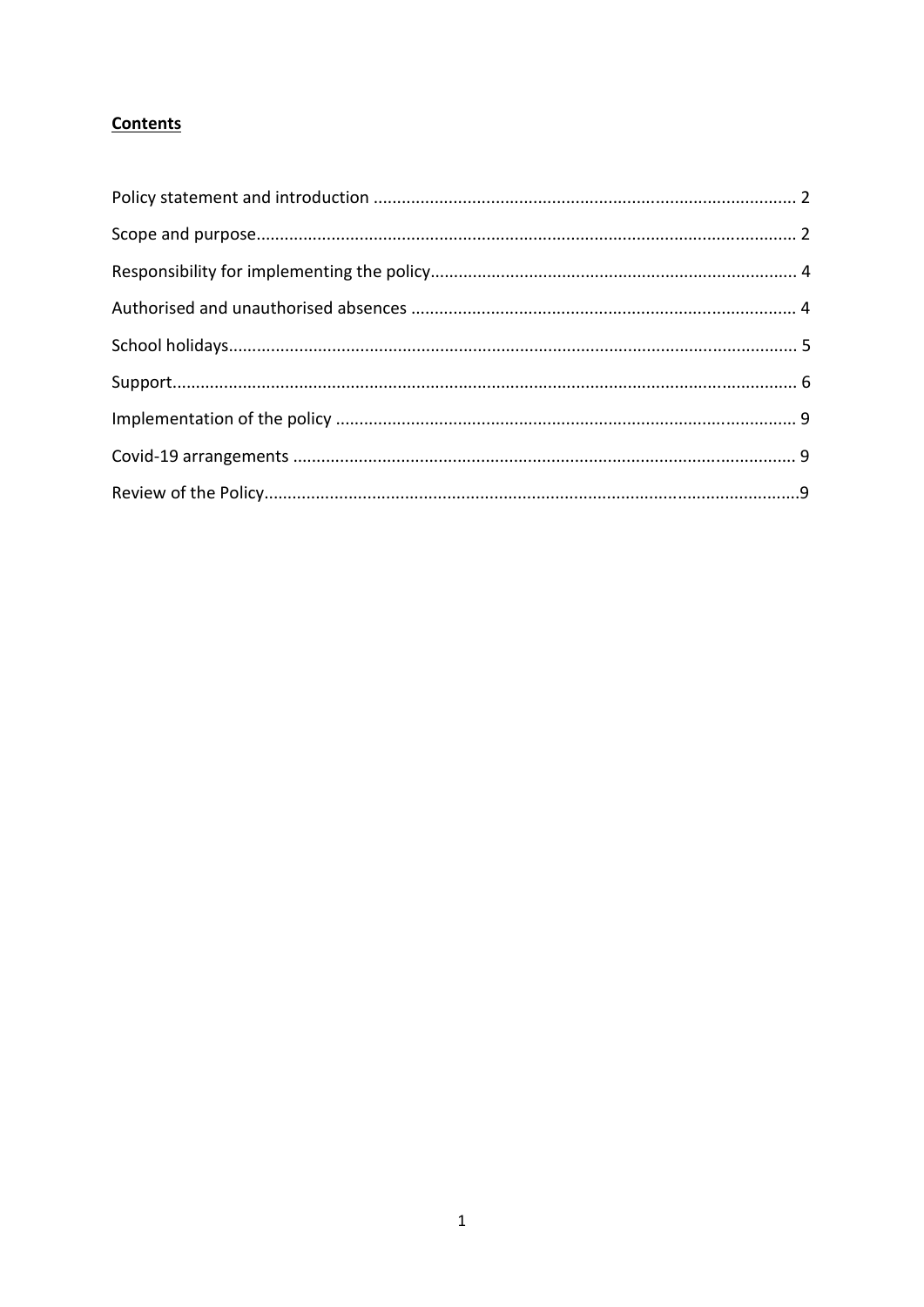#### **1 Policy statement and introduction**

Kirkby College is committed to supporting children to ensure that everyone achieves the highest level of attendance at school.

Children for the purposes of this policy includes all attendees at Kirkby College.

• It is recognised that poor attendance can result in restricted access to the curriculum, disaffection from school, lowered academic success and loss of educational opportunity.

• Good attendance makes it more likely that children at all ages and stages achieve their full potential.

• Partnership with parents is greatly appreciated. The children are our priority, when home and school work together we get the best possible outcomes.

• All staff work closely with children and their families to ensure that they attend regularly and punctually and that all understand the link between attendance and attainment.

• Kirkby College have a system of rewards which acknowledge good attendance, improved attendance and good timekeeping.

## **2 Scope and purpose**

2.1 Implementation and enforcement of this policy applies to all employees, including volunteers, agency workers, consultants or self-employed contractors.

Through this policy we:

• aim to improve achievement by ensuring high levels of attendance and punctuality.

• expect to exceed the current published national average (2018-19) for secondary schools

of 94.5%. (Data for 2019-2020 affected by Covid-19 lockdown)

• expect very high attendance for all children; apart from those with diagnosed serious health issues which is likely to lead to time off school.

• create an ethos in which good attendance and punctuality are recognised as the norm and seen to be valued by the school.

• raise awareness of parents, carers and children of the importance of uninterrupted attendance and punctuality at every stage of a child's education.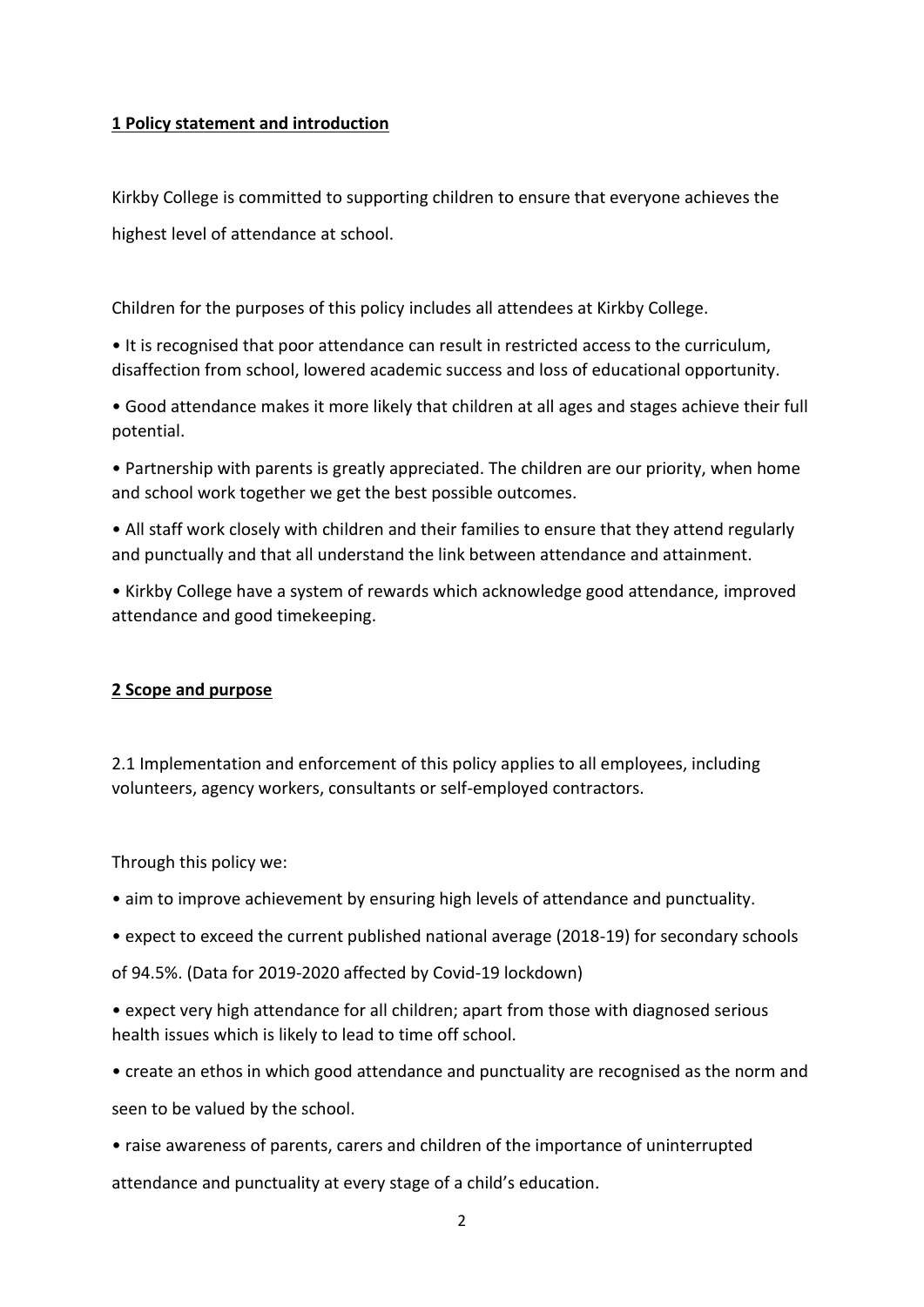• ensure that our policy applies to children of all ages in order to promote good habits at an early age.

• work in partnership with children, parents, staff and the external agencies so that all children realise their potential, unhindered by unnecessary absence.

• promote a positive and welcoming atmosphere in which children feel safe, secure, and valued, and encourage in them a sense of their own responsibility.

• establish a pattern of monitoring attendance and ensure consistency in recognising achievement and dealing with difficulties.

## **2.2 Legal requirements:**

Parents have a duty to ensure that their children receive full time education; (The Education Act 1996). Legal action may be instigated against parents/carers whose child's attendance is at an unacceptably low level and where parents/carers are failing to fulfil their responsibility. (Section 444(1) and 1(a)).

- a) The Academy will seek legal action through the local authority for continued poor attendance. This could result in a penalty notice (PN) being issued.
- b) It is the parent/carer's responsibility to contact the academy on the first and each subsequent day of absence, unless a definite date of return is known. The academy will reach a decision whether the absence is authorised or not.
- c) From the 3rd day of unauthorised absence depending on the circumstances of the absence a designated member of staff may carry out a home visit.
- d) If your child's attendance falls below 96%, whether absences are authorised or not, they will be closely monitored.
- e) The academy will request medical evidence for an absence. We accept appointment cards or letters and prescribed medication cartons with the child's name.
- f) The Academy is required to maintain an accurate register as a legal document on a session by session basis.

Reports will prioritise identified children with less than 90% attendance, these children are referred to as Persistent Absentees (PA).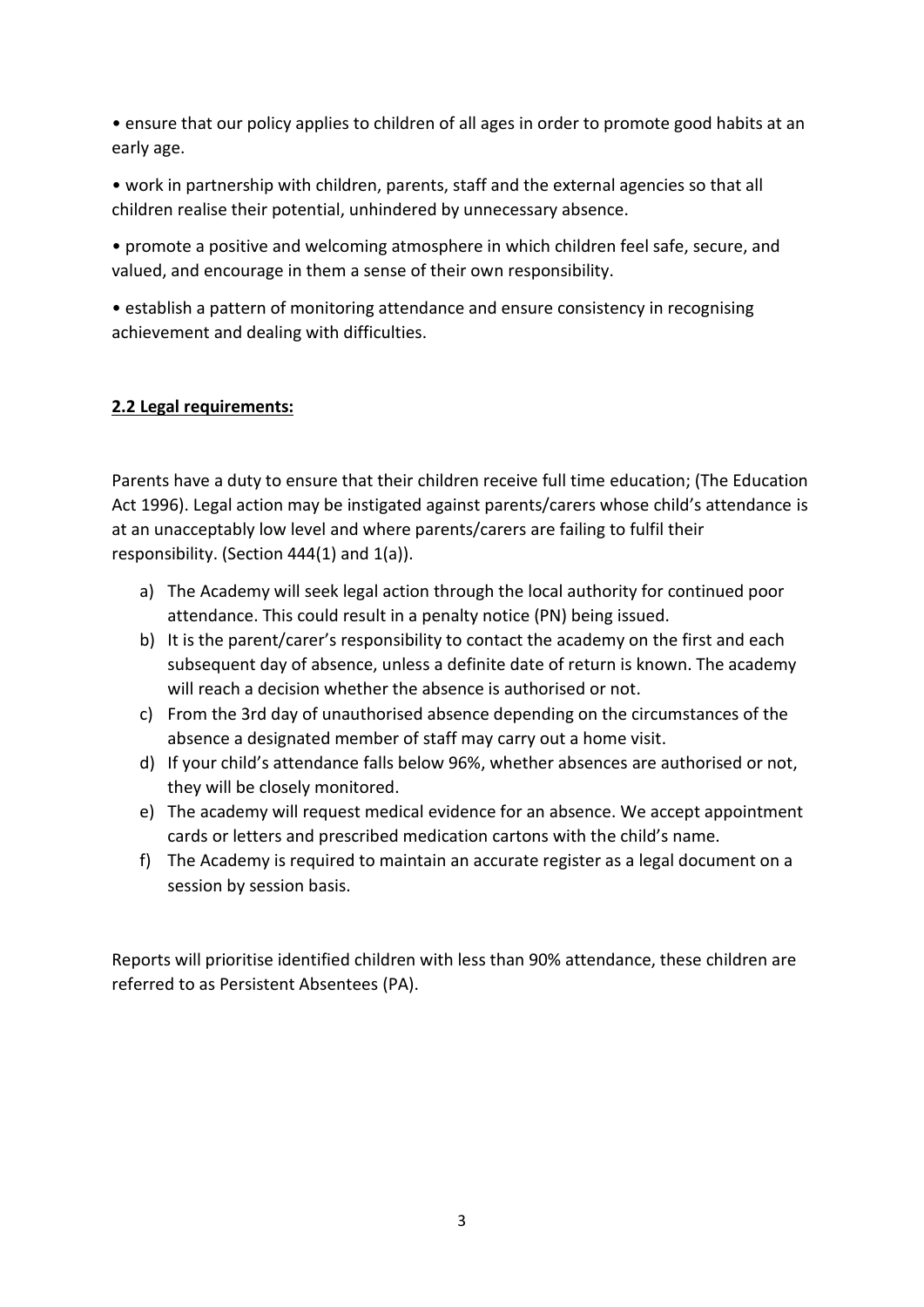#### **3 Responsibility for implementing the policy**

Kirkby College, through the relevant Senior Leader, has overall responsibility for the effective operation of this policy and for ensuring compliance with the relevant statutory framework. The academy has delegated day-to-day responsibility for operating the policy and ensuring its maintenance and review to the Principal of each academy.

#### **4 Authorised and unauthorised absences**

Authorised absence is where the academy accepts there is good reason for an absence.

Consideration for an authorised absence requires communication from the parent.

Children who return to school following an absence without an explanation will be deemed to have had an 'unauthorised absence' until a suitable explanation has been given.

Where explanations are not forthcoming, the explanations are deemed unacceptable, or unreliable; these will be explored by the academy and if deemed as unauthorised may result in the issuing of a penalty notice (PN).

Unauthorised absence is any absence which for example does not fall into the following categories:

(This list is not exhaustive)

- an absence caused by genuine illness or other unavoidable cause
- an absence for an agreed religious observance by the religious body to which the

#### parents belong

- family bereavement
- situations where the academy authorises absence, e.g. study leave, work experience,

interviews and special occasions such as theatre/sporting/musical performance

- medical appointments where proof is available
- fixed term exclusion

Examples of unacceptable reasons for absence:

(This list is not exhaustive)

- truancy
- minding the house / caring for younger siblings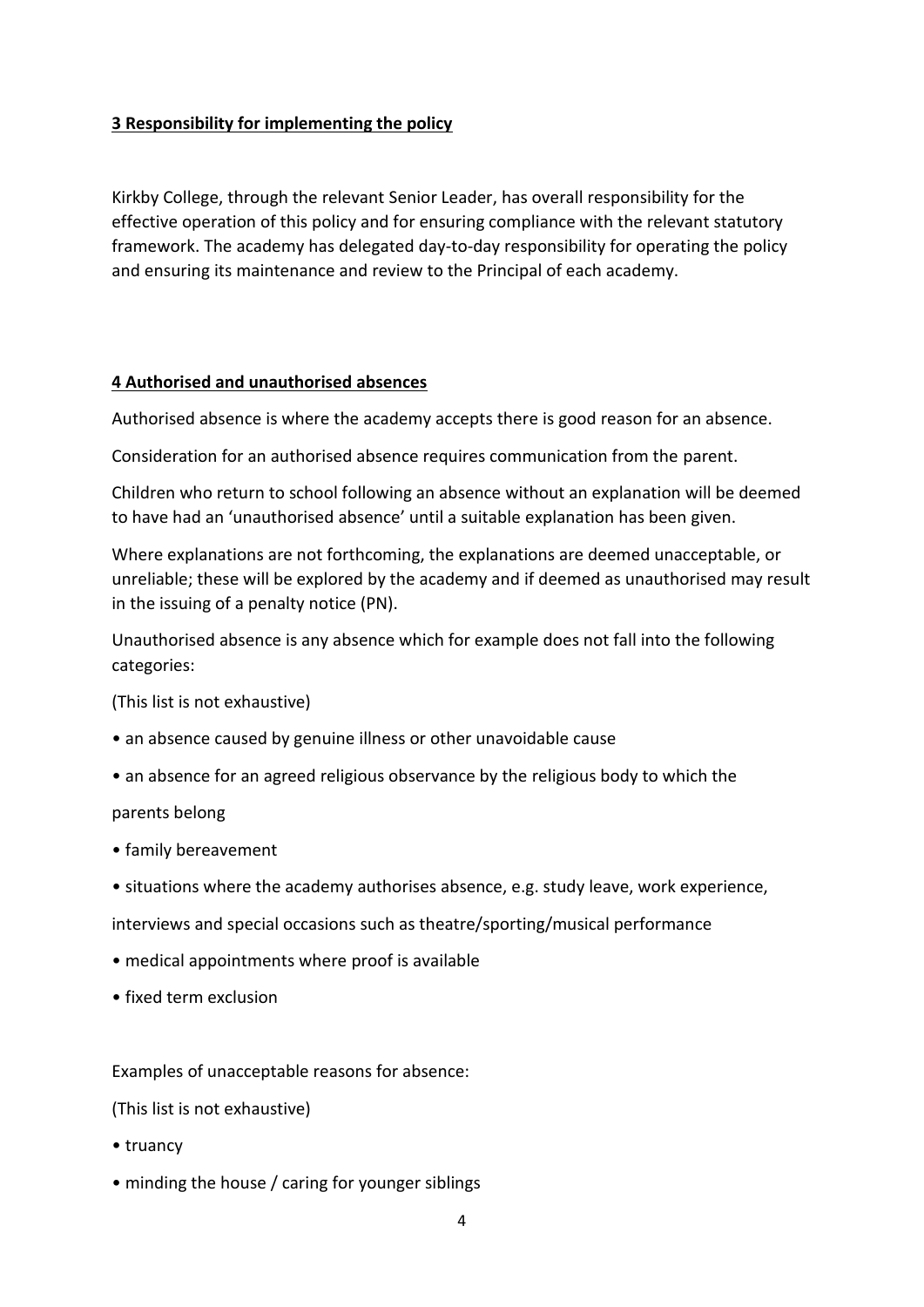- shopping
- no school uniform
- to do homework / coursework
- lateness
- holidays
- birthdays

## **5 School holidays**

- a) Parents/carers are not entitled to remove children from the school for holidays as a right.
- b) Children should not have holiday time in addition to the normal school holidays.
- c) Notice of your intentions to take your child out during term time should be made in writing to the Head Teacher.
- d) Holidays will not be granted retrospectively, based on an existing booking.
- e) Kirkby College do not authorise holiday absences unless the request meets the exceptional circumstances outlined below, the exceptional circumstances will only be granted at the discretion of the Head Teacher:

These exceptional circumstances are:

- where families are service personnel
- when a family needs to spend time together to support each other during or after a crisis
- other compassionate circumstances that can be confidentially shared with the academy

The application letter must outline precisely what the exceptional circumstances are:

- If you take your child on holiday during term time you may be liable for a penalty notice being issued. With or without prior notice by parents/carers.
- There is a 3.5 days threshold for all Nottinghamshire schools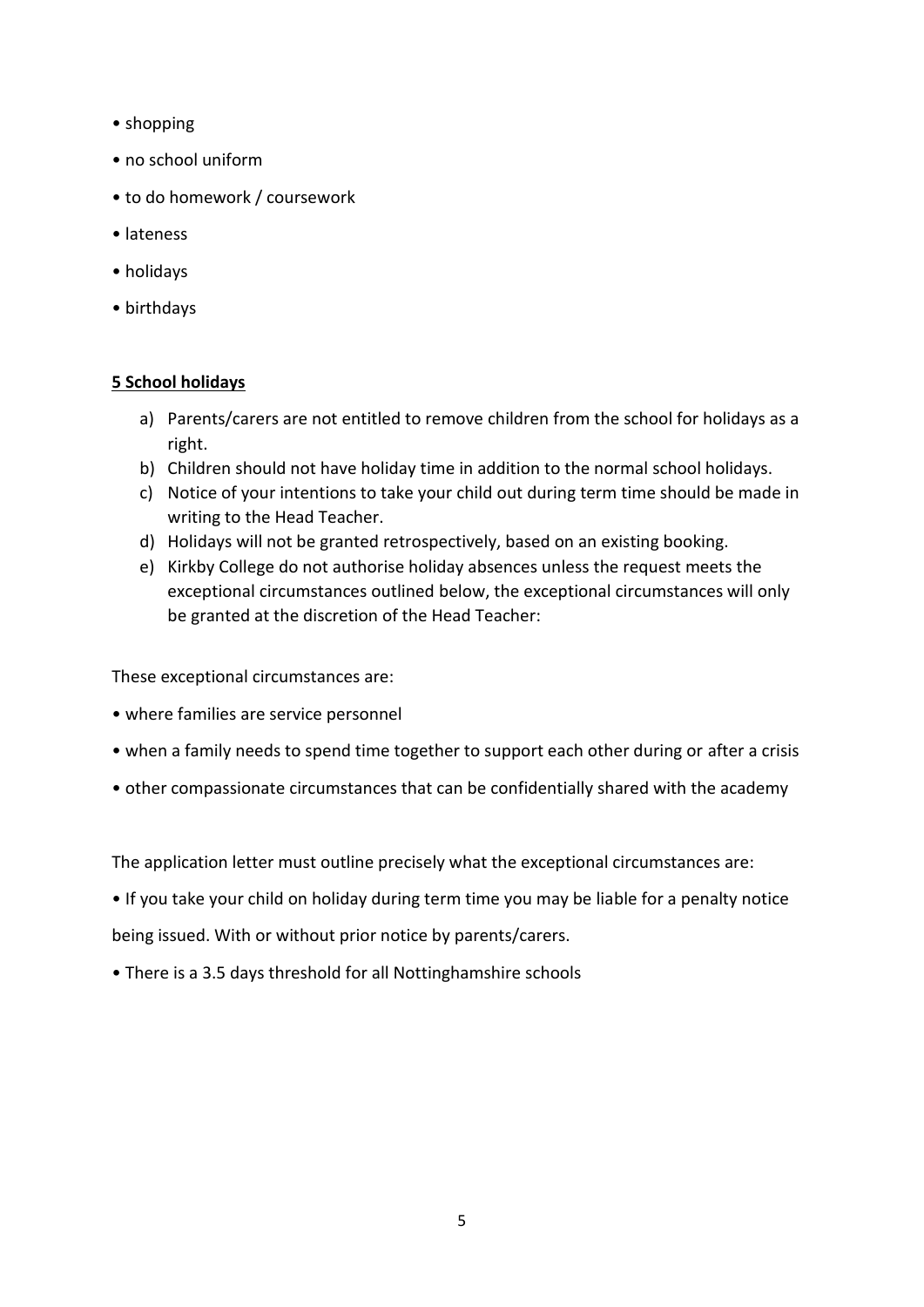## **6 Support**

#### 6.1 Kirkby College will:

- a) regularly and promptly record attendance
- b) contact parents early when a child fails to attend school without a good reason
- c) closely monitor students whose attendance falls below 96% , and put in place early intervention for those between 90-93% (those at risk of PA)
- d) take into account any family bereavement
- e) take into account medical and dental appointments when an appointment card is submitted
- f) take into account Fixed Term Exclusions, if absence is also consistently low

## **6.2 Working with the Governing Body**

Each full term the designated person (either the Assistant Headteacher – Behaviour & Welfare or Attendance Manager) will report on attendance levels, sessions missed and reasons for the authorised and unauthorised absence for each year group/house to the governing body. Any appropriate comments on action taken will also be reported.

## **6.3 Working with the pastoral teams**

- a) Pastoral / attendance teams will monitor attendance daily and at the end of the week.
- b) Form Tutors will initially identify absence which causes concern, monitor and then discuss with Pastoral Team.
- c) The Pastoral Team will liaise with the designated member of staff, who will then contact parents through telephone or letter regarding concerns.
- d) The Pastoral Team and the designated member of the attendance team will refer to outside agencies if attendance continues to cause concern.
- e) The Pastoral Team will ensure that all the appropriate procedures are followed.

## **6.4 Working with the Student Service Team**

An Attendance Officer (or equivalent) will, during the morning session, access the list of absent children, check that no contact has been made by parents/carers.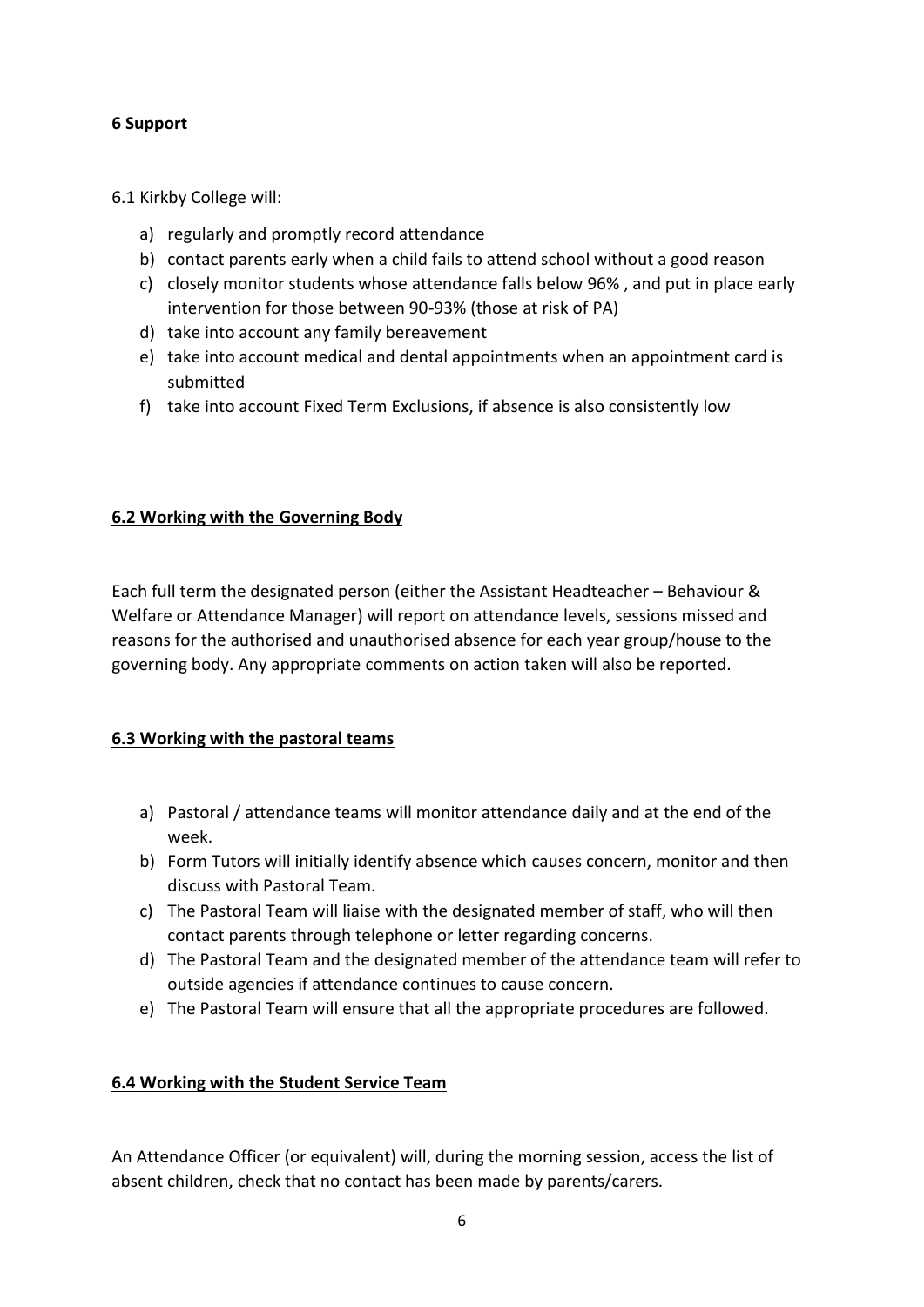As part of the first day absence protocol, they will then contact the parent/carers of all absentees where no knowledge of why they are absent is recorded. An outcome of the contact is recorded on the academy management system (SIMS).

If it is impossible to contact by electronic means or telephone calls, a designated member of staff may carry out a home visit.

We will, through termly attendance monitoring, communicate children's attendance / absence to parents.

## **6.5 Effective partnerships with outside agencies**

We make great efforts to work alongside other agencies to bring about the best resolutions for children with attendance issues. To this end, we:

- provide designated staff including where possible for liaison with Family Services and other agencies
- carry out initial enquiries/intervention prior to referral
- gather and record relevant information to assist support and intervention with relevant agencies
- refer cases to Family Services when a pupil continues to have excessive amounts of unauthorised absence and/or lateness, despite interventions made
- hold termly attendance reviews with key school staff for school attendance
- arrange multi-agency liaison meetings as appropriate
- establish and maintain a list of named contacts within the local community police force
- actively encourage the involvement of other services and agencies in the daily routines of

the academy

## **6.6 Working with parents/carers**

- a) Parents/carers are expected to provide the academy with a minimum of TWO up to date home and emergency contact details (failure to do so is considered to be a safeguarding issue).
- b) Parents/carers must ensure that their child arrives in the academy on time and prepared for the academy day.
- c) Parents/carers are expected to support their child in maintaining at least the academy expectation for attendance for the duration of the academic year, unless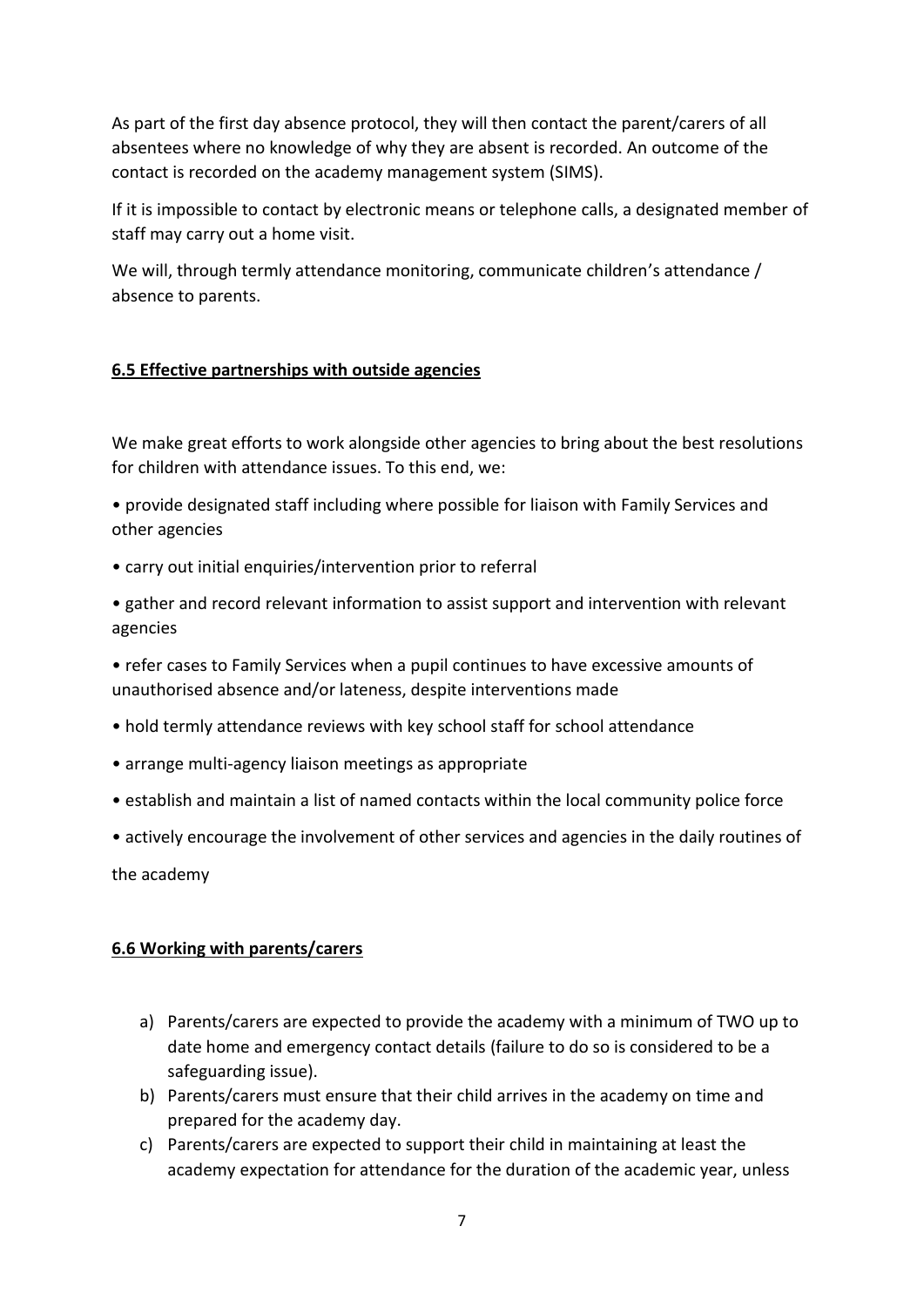medical or exceptional circumstance such as a local, regional or national lockdown due to Covid-19 prevent this.

- d) We recognise that attendance below 90% is poor and a child below this figure is treated as a Persistent Absentee (PA) by the DfE.
- e) We are committed to working closely and proactively with families where PA is a risk – and will be particularly sensitive in the national Covid climate.
- f) Taking into account all of the above, and in circumstances where it is justified, failure to cooperate with an outside agency could lead to the Local Authority prosecuting parents of children with poor attendance. This could lead to the issue of a penalty notice or a 'fast track' to prosecution, (where parent(s) may be summoned to a magistrate's court in just 12 weeks).
- g) The academy designated person will determine in any cases where there is doubt whether an absence may be authorised.
- h) The role of parents/carers is crucial in ensuring that children achieve high levels of attendance.

## **6.7 Rewards and recognition**

- a) Each half term, communication is made to parents / carers of all children with 100% attendance. This may be a letter, certificate or e-communication.
- b) Individual attendance targets are agreed and, in some cases, awards are made for children working with designated staff in the academy.
- c) Special recognition is given to good attendance (individually and by form) in class, House, year group or whole academy assemblies.
- d) For students in Year 11, invitation to the respective academy prom is closely linked to attendance.